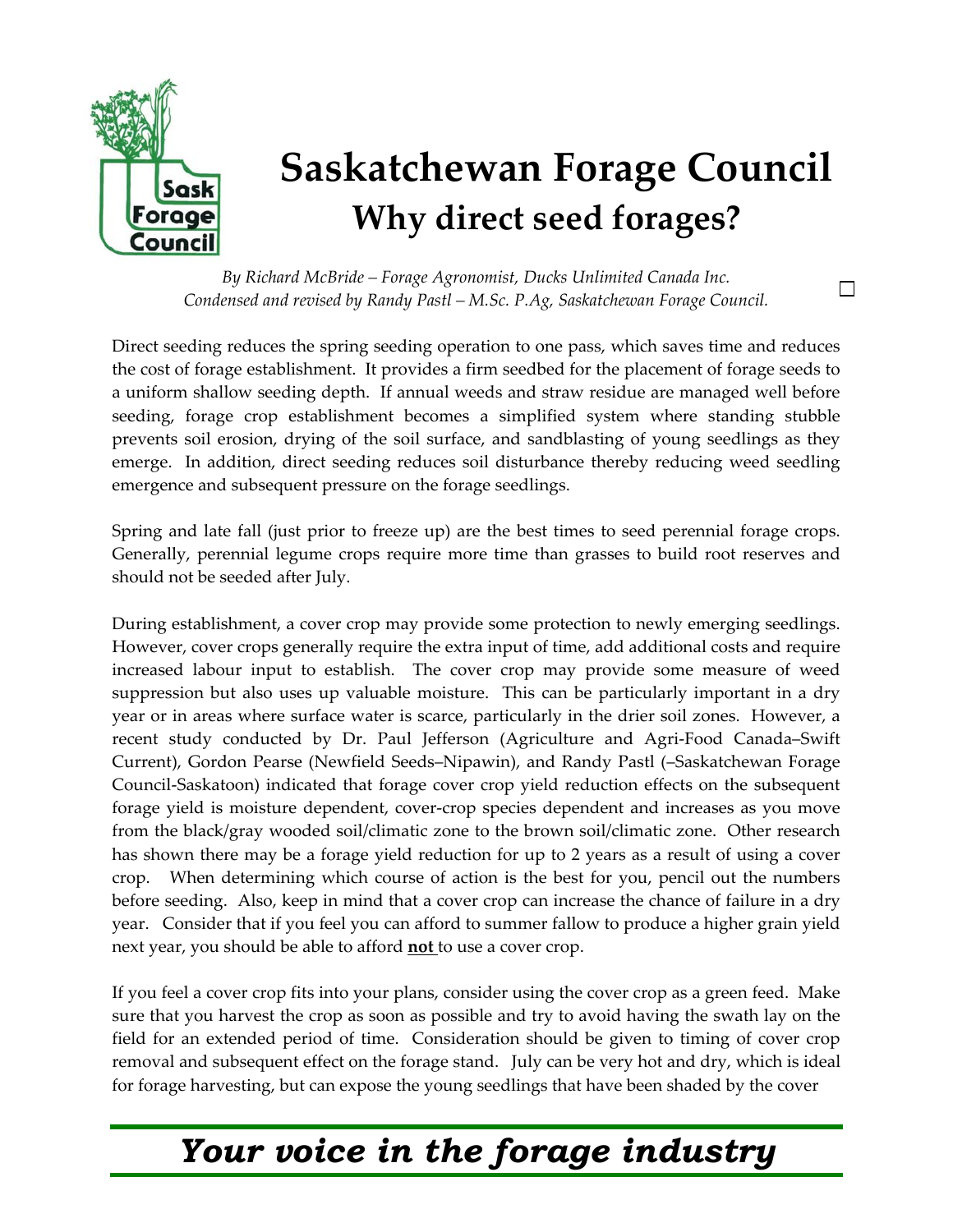crop to a harsh environment. Some producers find that seedlings will burn off and die after the cover crop has been removed. Consider increasing the seeding rate by 5 to 10% to compensate for this. The cover crop should be sown at a reduced rate to avoid excessive competition with the forage seedlings. Cover crops like barley or oat can be very competitive and you may have to reduce the cover crop seeding rate by  $\frac{1}{2}$  to  $\frac{2}{3}$  the normal rate. Separate seeding passes at right angles will help to reduce competition. Make sure perennial forage seed is not seeded  $\Box$ more than ½ inch deep.

Undisturbed stubble provides a firm seedbed that is required for good seed to soil contact and subsequent germination. It is best to make sure the chaff and straw residue have been well managed in the spring or fall before seeding. One method is to bale the straw in the fall and/or use a chaff collector at harvest on the field intended for forage establishment. Poor residue management leads to hair-pinning (a situation where the coulter does not quite cut through the straw and the seed is left stranded in the groove without good soil/seed contact). It can also lead to blocking of the shanks on air-seeders resulting in total frustration. Poor residue management leads to poor forage establishment in the swath zone, and extreme weed pressures in the chaff zone.

Pre-seeding burn off with glyphosate should be seriously considered before proceeding with your forage seeding operation. This can be accomplished in the prior season during your preharvest weed manage program, or by delaying seeding until late May. Depending on moisture, temperature, year-to-year variations and location, 70% of your cool season weedy species will have germinated. However, warm season weedy species such as redroot pigweed may have to be controlled by mowing or an application of the appropriate herbicide. Once the majority of the weedy species are about 3 to 6 inches tall, spray with 1 litre/acre of glyphosate, wait for a few days and then go in and direct seed the forage crop. Fall applications of glyphosate are very effective for long-term control of perennial weeds. If the land is extremely weedy, particularly with perennial weeds, consider delaying seeding for a year to get these weeds under control. Weed control can be tricky with forages, particularly if establishing a forage mix with legumes. For this reason, it is even more important to have the weeds under control before seeding. In many cases, weed problems like dandelion are an indicator of poor soil fertility, particularly if soil moisture is considered adequate for your area.

For chemical weed control options in your forage stand, please consult the "Guide to Crop Protection" published each year by Saskatchewan Agriculture, Food, and Rural Revitalization (SAFRR). This publication is available at your local SAFRR extension office. As always, consideration should be given to the rotation of the various herbicide groups when possible to prevent the selection of herbicide resistant weedy species. Make sure you read the label carefully and are aware of any grazing or use restrictions that apply to the product you are considering. Once again, forage mixtures will limit the number of herbicide products available for use. If you have done things well and the weather has cooperated, annual weeds should only be a concern in the year of seeding. Without subsequent soil distribution, most annual weeds will remain dormant in the soil, becoming less viable as the years pass, with the net result of a lower viable weed seed bank once the forage stand is removed.

## *Your voice in the forage industry* <sup>2</sup>